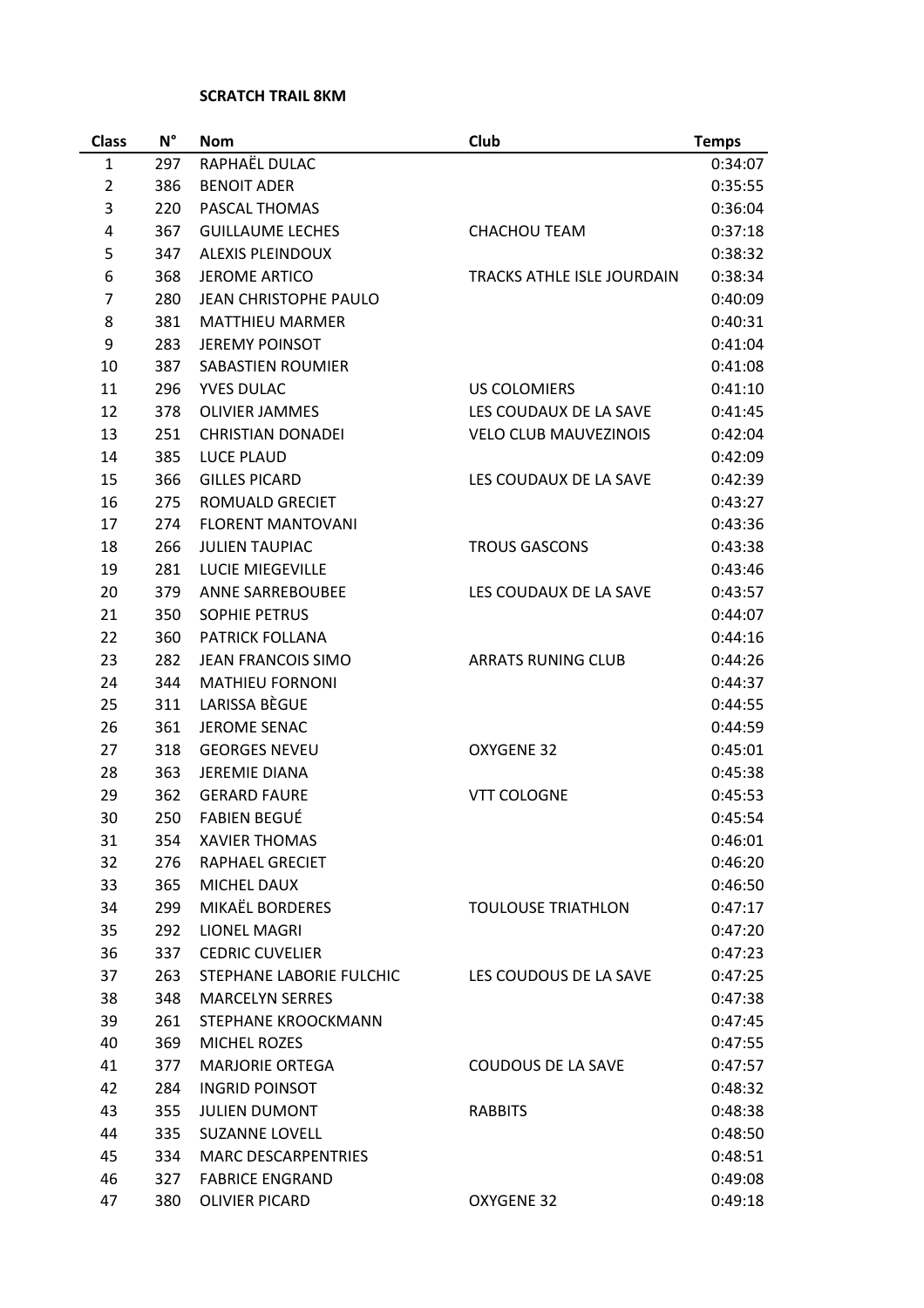| 48 | 338 | <b>ERIC LARRIEU</b>          |                                   | 0:49:45 |
|----|-----|------------------------------|-----------------------------------|---------|
| 49 | 384 | PIERRE JEAN SABATHIER        |                                   | 0:50:28 |
| 50 | 312 | <b>JEAN CHARLES BOTTOS</b>   |                                   | 0:50:43 |
| 51 | 293 | <b>FANNY FINOS</b>           | LES COUDOUS DE LA SAVE            | 0:50:59 |
| 52 | 294 | <b>STEPHANE FINOS</b>        | <b>SPLACH</b>                     | 0:51:01 |
| 53 | 265 | <b>AUDE WURMSER</b>          |                                   | 0:51:02 |
| 54 | 371 | <b>MATHIEU LUDIN</b>         |                                   | 0:51:04 |
| 55 | 343 | ALEXANDRA DÉMIER             | <b>MERVILLE TRAIL 31</b>          | 0:51:20 |
| 56 | 306 | <b>CAROLINE RYCKWAERT</b>    |                                   | 0:51:22 |
| 57 | 328 | <b>MICHEL BAX</b>            |                                   | 0:51:25 |
| 58 | 291 | <b>BERNARD FERNANDES</b>     | <b>MFC</b>                        | 0:52:14 |
| 59 | 374 | <b>SABINE SIBLOT</b>         |                                   | 0:52:22 |
| 60 | 267 | <b>MARTHA MANZONI</b>        |                                   | 0:52:28 |
| 61 | 268 | ERIC DALGALARRONDO           |                                   | 0:52:29 |
| 62 | 313 | MARLÈNE BOUBE                |                                   | 0:52:36 |
| 63 | 314 | MICHÈLE SOUM                 |                                   | 0:52:38 |
| 64 | 264 | <b>AURÉLIE MEIGE</b>         |                                   | 0:52:51 |
| 65 | 333 | <b>MARLENE MAURY</b>         |                                   | 0:52:52 |
| 66 | 303 | <b>CECILE MANRUBIA</b>       |                                   | 0:53:03 |
| 67 | 370 | <b>VIRGINIE BARBIER</b>      |                                   | 0:53:18 |
| 68 | 295 | SOPHIE DESMOULINS            | JAB                               | 0:53:25 |
| 69 | 322 | <b>CHRISTELLE MONNET</b>     |                                   | 0:53:26 |
| 70 | 308 | NICOLAS DAURIGNAC            |                                   | 0:53:36 |
| 71 | 325 | <b>JEAN-FRANCOIS LAPEYRE</b> |                                   | 0:53:45 |
| 72 | 376 | <b>CHRISTELLE SIMO</b>       |                                   | 0:53:50 |
| 73 | 329 | <b>NATHALIE ROUGEOREILLE</b> |                                   | 0:53:51 |
| 74 | 372 | <b>FRANCOISE COMMEGEILLE</b> |                                   | 0:54:09 |
| 75 | 332 | <b>VINCENT BIDOIS</b>        |                                   | 0:54:13 |
| 76 | 349 | <b>FABIENNE MANAS</b>        |                                   | 0:54:17 |
| 77 | 279 | <b>CHRISTOPHE MARIS</b>      |                                   | 0:54:18 |
| 78 | 286 | PHILIPPE ROSSELLE            |                                   | 0:54:30 |
| 79 | 289 | <b>CHRISTOPHE CARSAC</b>     | <b>ENERGIE SPORTS AVEYRON LOZ</b> | 0:54:35 |
| 80 | 345 | <b>STEPHANIE FORNONI</b>     |                                   | 0:54:58 |
| 81 | 356 | <b>MAGALIE DUMONT</b>        | <b>RABBITS</b>                    | 0:54:59 |
| 82 | 339 | CÉLINE LAGARDE               |                                   | 0:55:10 |
| 83 | 310 | DELPHINE DE SOUSA            |                                   | 0:55:11 |
| 84 | 309 | <b>LAURENT BOTTOS</b>        |                                   | 0:55:12 |
| 85 | 340 | NICOLAS LAGARDE              |                                   | 0:55:13 |
| 86 | 258 | <b>JULIE CHAMOIN</b>         |                                   | 0:55:16 |
| 87 | 301 | <b>ELODIE SANTAMARIA</b>     |                                   | 0:55:25 |
| 88 | 304 | <b>JULIE RENAUD</b>          |                                   | 0:55:25 |
| 89 | 270 | <b>CATHIA GUEDJ</b>          |                                   | 0:55:30 |
| 90 | 323 | <b>JEAN-LUC CASTAY</b>       |                                   | 0:55:32 |
| 91 | 341 | <b>GUILLAUME LOZANO</b>      |                                   | 0:55:33 |
| 92 | 278 | <b>CLAUDINE DUMAS</b>        | LA FOULEE BEAUZELLOISE            | 0:55:41 |
| 93 | 357 | <b>LAURIE MAGNENAT</b>       | <b>RABBITS</b>                    | 0:55:45 |
| 94 | 285 | <b>LAURENT GUIRAL</b>        | <b>BLAGNAC SPORTING CLUB</b>      | 0:56:08 |
| 95 | 315 | JEAN-MICHEL ANDRÉO           |                                   | 0:56:09 |
| 96 | 277 | JÉRÔME MONTFRONT             | ARATZ RUNNING CLUB                | 0:56:10 |
| 97 | 290 | LUDOVIC LE MOAL              |                                   | 0:56:11 |